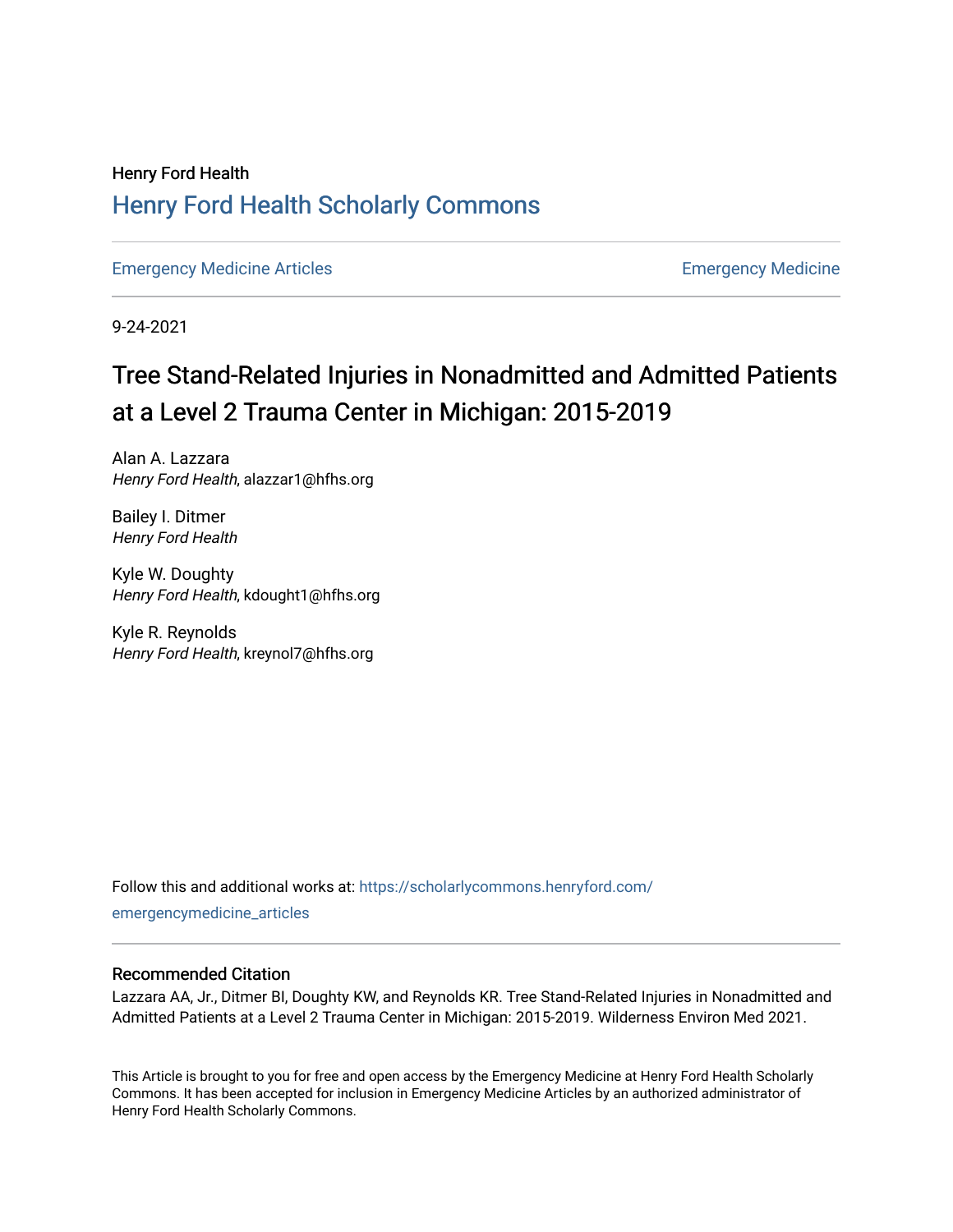## ORIGINAL RESEARCH

## Tree Stand–Related Injuries in Nonadmitted and Admitted Patients at a Level 2 Trauma Center in Michigan: 2015–2019

Alan A. Lazzara Jr., MD, FAWM, FACEP; Bailey I. Ditmer, DO; Kyle W. Doughty, DO; Kyle R. Reynolds, DO

Henry Ford Allegiance Health Emergency Department, Jackson, Michigan

Introduction—Tree stand–related injuries (TSRI) are more common than firearm-related injuries in hunters. Most previous studies on the topic used trauma databases that only include admitted patients. This study characterizes injury patterns found in nonadmitted and admitted TSRI patients presenting to a level 2 Michigan trauma center. TSRI prevention interventions are also discussed.

Methods—Cases were obtained through a retrospective chart review of the Henry Ford Allegiance Health trauma registry and EPSi cost-accounting database from 2015 to 2019. Keywords searched included fall, hunter, tree, tree stand, treestand, ICD 9 diagnosis (E884.9\_Other accidental fall from one level to another), and ICD 10 diagnosis (W14.XXXA\_Fall from tree, initial encounter). We analyzed age, sex, body mass index, injury severity score, disposition, alcohol use, injuries sustained, reported height of fall, and narrative of fall.

**Results—Thirty-three patients were identified. Patient age was**  $45\pm13$  **y (mean** $\pm$ **SD). All patients** were male. Injury severity score for nonadmitted patients was  $2\pm 1$  vs  $13\pm 11$  in admitted patients. Thirty-three percent of cases were nonadmitted; 67% were admitted. The most common injuries sustained were spinal (33%) and lower extremity fractures (15%). The average yearly TSRI case rate was 5.73 per 10,000 hunters in the study area.

Conclusions—Our study found that spinal and lower extremity fractures were the most common injuries sustained. One-third of our patients were nonadmitted and therefore not included in the Henry Ford Allegiance Health trauma registry. Some nonadmitted patients had significant injuries requiring specialist consultation, orthopedic braces, or outpatient surgery.

Keywords: fall, hunting, hunter, elevated platform, trauma, TSRI

#### Introduction

Hunting remains a popular avocation for many Americans. According to the National Survey of Fishing, Hunting, & Wildlife-Associated Recreation, it is estimated that between 5 and 8% of all Americans age 16 y and older participate in hunting.<sup>[1-3](#page-6-0)</sup> Percentages vary by geographic region of the United States and year. $1$ -3 Recent decades have shown a decline in annual hunting participation prevalence estimates. From 2006 to 2016, the number of hunters decreased from 12.5 million to

Corresponding author: Alan A. Lazzara Jr., MD, FAWM, FACEP, Henry Ford Allegiance Health Emergency, 407 Pineway Drive, Ann Arbor, MI 48103; e-mail: [alan.a.lazzara@gmail.com](mailto:alan.a.lazzara@gmail.com).

Submitted for publication January 2021.

Accepted for publication August 2021.

11.5 million, with a drop in big game hunters from 10.7 million to 9.2 million. $1-3$  Deer hunters comprise the overwhelming majority of not only big game hunters, but also US hunters in general. $1-3$  These national surveys characterize the archetypal hunter as a middle-aged white male who began hunting in his youth. However, in the past 2 decades the pursuit has gained popularity among women and hunters who adopt the pastime as adults. $1-3$ 

Tree stands are predominantly used to hunt big game animals, particularly deer. Tree stands confer an advantage to the hunter through scent dispersal, reduced visibility by game, and increased field of view. Stand use is prevalent in midwestern, eastern, and southeastern states owing to the type of habitat available for hunting (eg, agricultural fields, forest). There are 5 main tree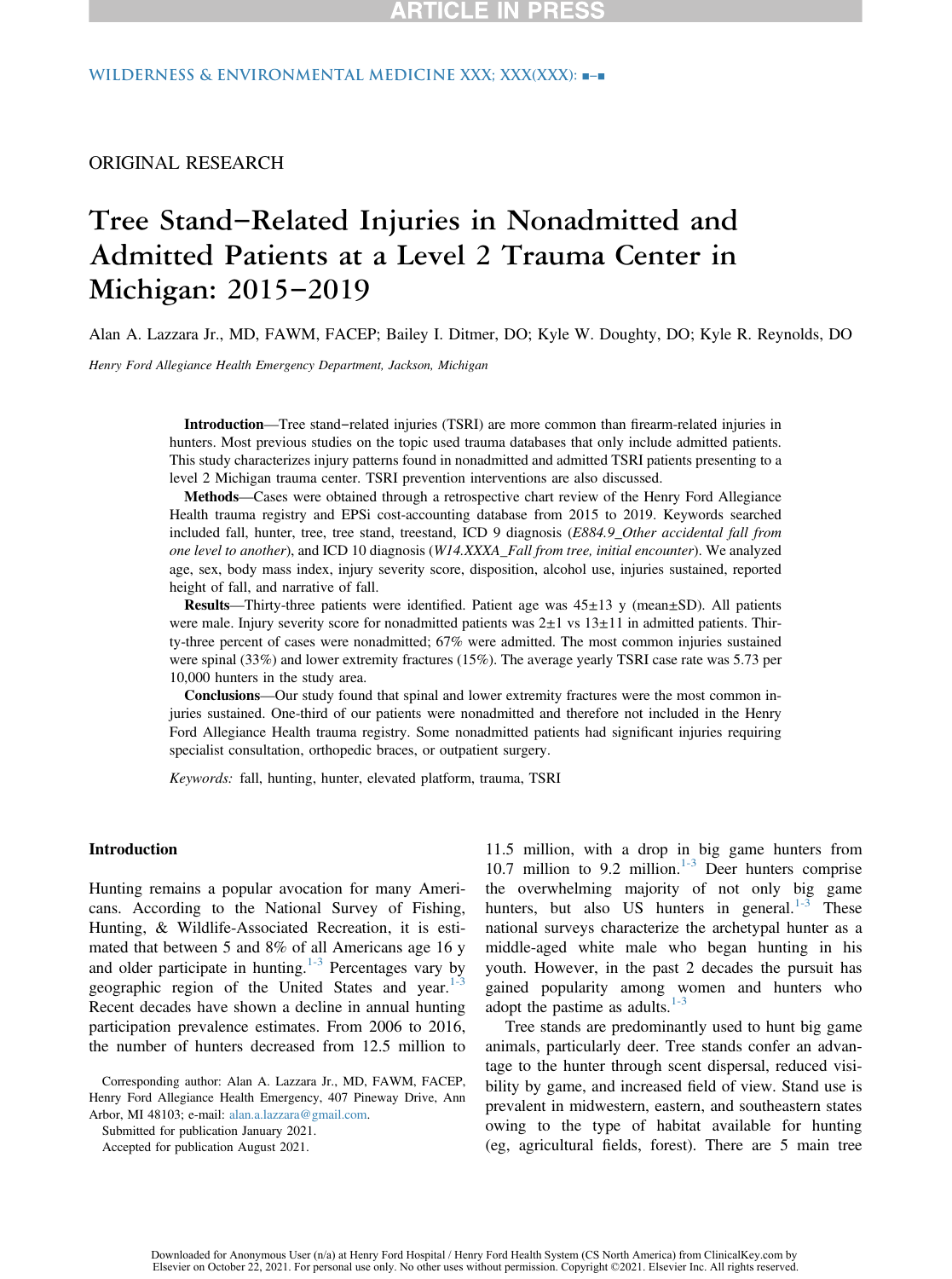<span id="page-2-0"></span>

Figure 1. Bowhunter preparing a hang-on platform tree stand for deer season. Note the hunter's safety harness and attachment to tree near upper back. Photo courtesy Philip J. Lazzara.

stand categories: homemade wooden platforms, metal ladder stands, 2-piece metal climbers, hang-on platforms [\(Figure 1](#page-2-0)), and tree saddles. Hunters usually positions themselves 3 to 9 m (10–30 ft) from ground level, finding a balance between prey sight line and shot angle.

The prototypical patient with a tree stand–related injury (TSRI) is a 38- to [4](#page-6-1)5-y-old white male.<sup>4</sup> The most frequent serious injuries are lower extremity or spinal column fractures with or without spinal cord injury.<sup>[5-13](#page-6-2)</sup> The overwhelming majority of hunters who fall are not wearing a fall arrest system or safety harness.  $8-16$  Some studies show that the fallen hunter is most commonly engaged in archery hunting and falls while descending or ascending a stand in the evening hours.<sup>[16,](#page-6-4)[17](#page-6-5)</sup>

Numerous efforts have been undertaken to make hunting from a tree stand safer, and most focus on hunter education. Since the early 2000s, US state game agencies have included tree stand safety information in the 2-d hunter'<sup>s</sup> education/safety course. Completion of this course is required to purchase a base hunting license and applicable game tags. However, the course is taken only once, potentially leaving many years without formal reminders on gun, archery, or tree stand safety. In 2004, the nonprofit Tree Stand Manufacturer's Association advocated with the Consumer Product Safety Commission to support industry standard equipment specifications for manufactured stands and the inclusion of a fall arrest system in every tree stand sold. In 2007, written material and a DVD on tree stand safety were added as a requirement for manufacturers seeking Tree Stand Manufacturer's Association safety certification.[6](#page-6-6) Two states, Alabama and Mississippi, currently have laws mandating safety harness use on public hunting land, which comprises about 7 and 11% of each state, respectively. There is currently no research on the impact of these laws.

The National Electronic Injury Surveillance System (NEISS) shows that TSRI in the United States remain a persistent problem, with 3306 estimated TSRI in 2019. Most previous research has focused only on TSRI patients admitted to the hospital, with data sourced from trauma registries.<sup>[5-10,](#page-6-2)[14,](#page-6-7)[15](#page-6-8)</sup> These sources do not include nonadmitted or patients who present for outpatient services such as urgent care or primary care doctor visits. After an extensive literature review, we found only 4 studies that included nonadmitted and outpatient TSRI patients. $4,11,16,17$  $4,11,16,17$  $4,11,16,17$  $4,11,16,17$  This population is of interest not only in understanding the local incidence of TSRI, but also for the possibility that significant injuries occur that do not require admission.

This study characterizes injury patterns found in nonadmitted and admitted TSRI patients presenting to a level 2 Michigan trauma center. We also briefly review prevention efforts and novel interventions aimed at reducing TSRI.

### **Methods**

Cases were obtained through a retrospective chart review of the Henry Ford Allegiance Health (HFAH) trauma registry and EPSi cost accounting database. Keywords searched included fall, hunter, tree, tree stand, treestand, ICD 9 diagnosis (E884.9\_Other accidental fall from one level to another), and ICD 10 diagnosis (W14.XXXA\_Fall from tree, initial encounter). The results captured both nonadmitted and admitted TSRI patients seen at HFAH or outpatient venues (eg, primary care clinic). Data sets were merged and duplicates removed. The time period of review ran from January 1, 2015 through December 31, 2019.

Inclusion criteria were age  $>18$  y and fall from a tree stand. Variables tracked included age, sex, body mass index (BMI), injury severity score (ISS), abbreviated injury scales, disposition, alcohol use at time of incident, injuries sustained, reported height of fall, and narrative of the fall. The HFAH institutional review board approved the study. Data are reported as mean±SD. All analyses of the study data were performed using IBM SPSS Statistics Version 26. In comparing means across groups, the analysis of variation F-test was used with a cutoff P-value of 0.05 to determine statistical significance.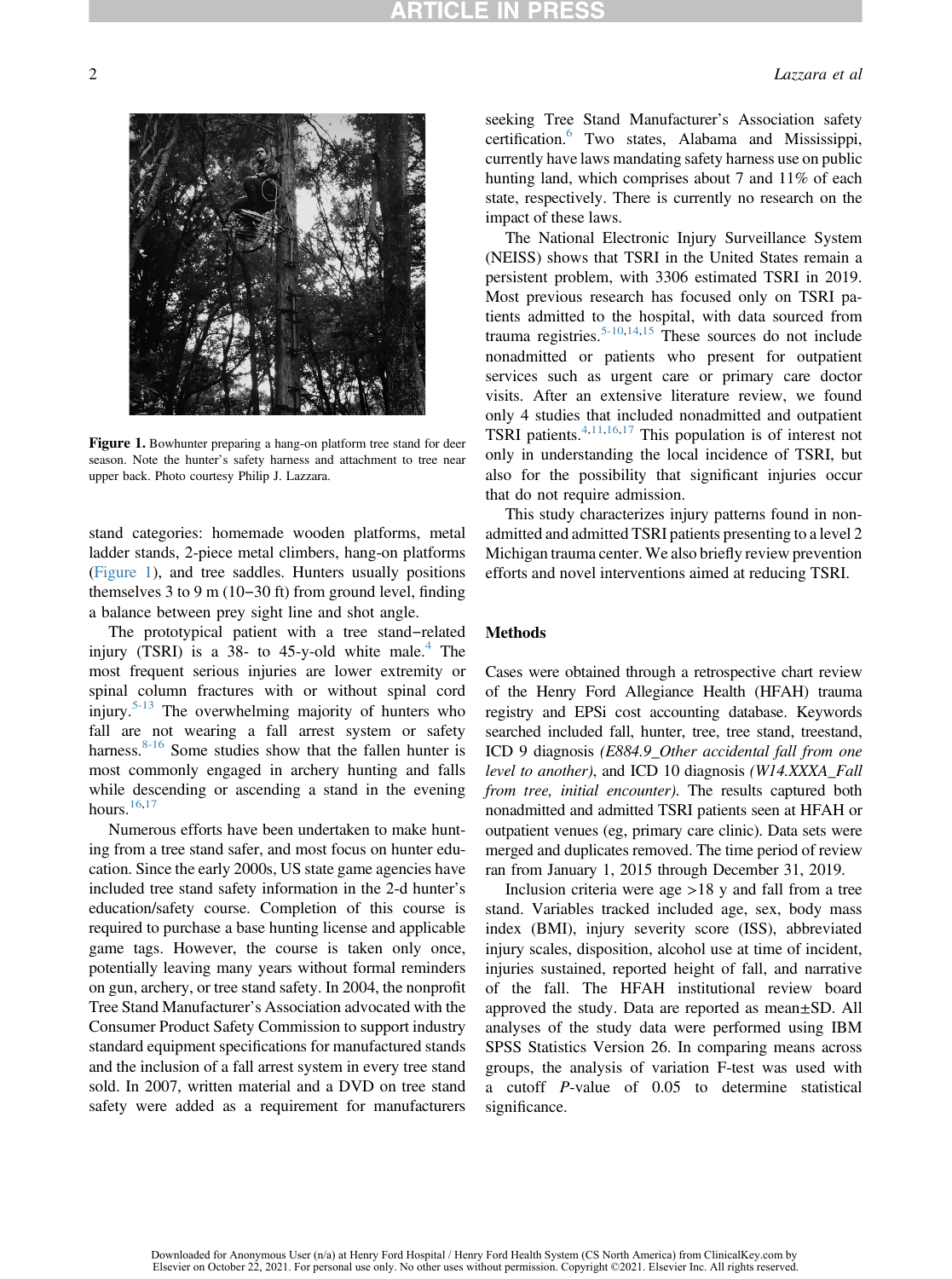<span id="page-3-0"></span>

Figure 2. Injury count by body category in 33 patients with tree stand–related injury. Total number of injuries=65.

#### **Results**

Thirty-three patients were captured in our data review. All patients were male. Patient age was  $45\pm13$  y. BMI for all patients was  $30.8 \pm 6.6$  kg⋅m<sup>-2</sup>. BMI in nonadmitted patients was  $28.3 \pm 4.9$  kg⋅m<sup>-2</sup> versus  $32.1 \pm 7.1$ kg⋅m<sup>-2</sup> in admitted patients (P=0.126). ISS for all patients was  $9\pm 10$ , with a minimum of 0 and maximum of 45. ISS for nonadmitted patients was  $2\pm 1$  versus  $13±11$  in admitted patients ( $P=0.003$ ). Reported height of fall for all patients was  $5\pm 2$  m (17 $\pm 5$  ft), with a minimum of 3 m (10 ft) and a maximum of 9 m (30 ft). Reported height of fall for nonadmitted patients was 5 $\pm$ 1 m (17 $\pm$ 4 ft) versus 5 $\pm$ 2 m (17 $\pm$ 5 ft) in admitted patients. Fall arrest systems or harnesses were documented as being used in 4 (12%) cases; in 5 (15%)

cases, harnesses were documented as not being used. There was no documentation about harness use or nonuse in the majority of patient charts (n=24; 73%). Alcohol use at the time of the incident was positive by laboratory ethanol test in 3 cases (9%) and negative in 21 cases (64%). Alcohol use was not documented or tested for in 9 (27%) cases.

In the emergency department disposition category, 11 (33%) patients were discharged home after evaluation and treatment (ie, nonadmitted). The remaining 22 (67%) were admitted to the floor  $(n=9)$ , step-down  $(n=1)$ , operating room  $(n=2)$ , surgical intenstive care unit  $(n=9)$ or transferred  $(n=1)$ . Ultimate disposition from the hospital was home for 27 (82%) patients, and the remaining 6 (18%) required some form of continued care (eg, rehabilitation or skilled nursing facility).

<span id="page-3-1"></span>

Figure 3. National Electronic Injury Surveillance System estimates of yearly tree stand–related injuries in the United States from 2004 through 2019. The trendline shows an overall decline in tree stand–related injury estimates.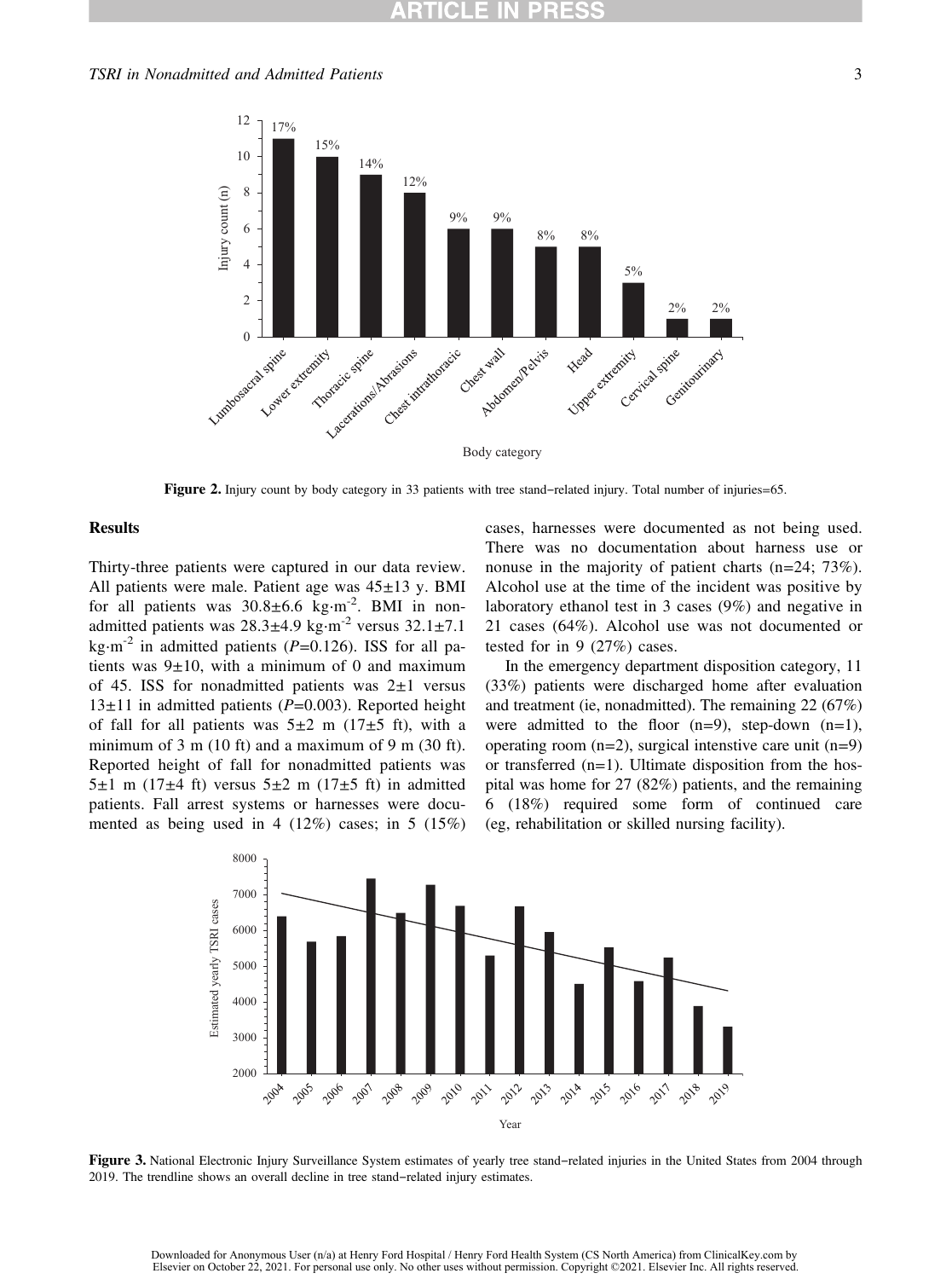The most common injuries sustained were lumbosacral spine fractures in 11 (17%), lower extremity fractures in 10 (15%), and thoracic spine fractures in 9 (14%). The least likely injuries were cervical spine fractures (n=1;  $2\%$ ) and genitourinary (n=1;  $2\%$ ). All patients (6 of 6) who sustained rib fractures had >3 ribs fractured. Of those who were injured, most patients were polytraumas with more than 1 body category involved  $(n=18; 55\%)$ .<br>Nonadmitted patients sustained various injuries, Nonadmitted including contusions, abrasions, suspected nasal bone fracture (n=1), medial malleolus fracture requiring outpatient surgery with podiatry  $(n=1)$ , an L3 compression fracture requiring a back brace  $(n=1)$ , a proximal fibular shaft fracture that resulted in chronic pain  $(n=1)$ , and complex scrotal/penis laceration with exposed testicle requiring urology evaluation and repair in the emergency department  $(n=1)$ . There was 1 fatality in the study. See [Figure 2](#page-3-0) for injury count and percentages by category.

#### **Discussion**

Consistent with prior studies,  $5-13$  injury patterns in the data set predominantly involved spinal or lower extremity fractures. Harness use, documentation about harness use, and alcohol use at the time of the incident were low and similar to prior research on TSRI. $8-10,12-15$  $8-10,12-15$  $8-10,12-15$  There was a significant portion of cases in the nonadmitted category. Most nonadmitted patients sustained only minor injuries, but some had significant injuries requiring specialist consultation, orthopedic braces, and outpatient surgery. None of these nonadmitted patients were captured by the trauma registry.

Our study showed that BMI was higher in admitted patients compared to nonadmitted patients. Although this observation was not statistically significant, the difference across groups is sufficiently large that in a larger sample size this association might be statistically significant. A prior study showed that patients with a BMI <25 kg⋅m<sup>-2</sup> and patients with a BMI >25 kg⋅m<sup>-2</sup> had similar ISS and Glasgow coma scale values, but those with a BMI >25 kg⋅m<sup>-2</sup> were more likely to go to rehabilitation facilities after their TSRI (36 vs  $9\%$  $9\%$ , respectively). Our study did not show a statistically significant difference in ultimate disposition based on BMI >25 kg⋅m<sup>-2</sup> (nonadmitted 85% vs admitted 83%;  $P=1.00$ ).

We found no statistically significant association between reported height of fall and ISS. Although there was no difference in the reported height of fall between the nonadmitted and admitted patients, there was a substantial difference in ISS. Only 2 studies were found that demonstrated an association between reported height of fall and severity of injury. One study found that tree stand falls  $>3$  m (11 ft) were associated with more severe neurologic injury (eg, radiculopathy, central cord syn-drome, spinal cord injury).<sup>[15](#page-6-8)</sup> Another found that falls  $>6$ m (20 ft) were associated with a higher ISS. $9$ 

Our data suggest that relying on a trauma registry alone may underestimate the local incidence of TSRI. One-third of the cases captured were not included in the HFAH trauma registry. Accounting for these "minor" falls is important because higher numbers can highlight the true extent of the problem and galvanize trauma prevention efforts. Another way to capture more TSRI cases is to mimic the compulsory reporting structure for huntingrelated firearm injuries, for which police file incident re-ports with local conservation officers.<sup>[8](#page-6-3)</sup> This is relevant because a hunter is statistically more likely to be injured by a falling from a tree (4.59 per 10,000 hunters)<sup>[6](#page-6-6)[,17](#page-6-5)</sup> than with a firearm  $(1.66$  per 10,000 hunters).<sup>[18](#page-6-12)</sup>

### TRACKING TSRI AND THE NEISS

Unlike hunting-related firearm injuries, TSRI are not mandatorily reported to state game agencies in most states, including Michigan. One tool used to estimate TSRI nationally is the NEISS, a database organized by the Consumer Product Safety Commission that tracks US consumer product–related injuries. The database can be found at [www.cpsc.gov/library/neiss.html](http://www.cpsc.gov/library/neiss.html). It comprises 100 variously sized (ie, patient volume/year) and located (ie, rural/urban) emergency departments across the United States that input data from emergency department visits nightly into the system. The database then uses statistical models to estimate the national number of incidents related to specific consumer products, including tree stands used for hunting. NEISS data are limited because the database is a sample of hospitals and therefore of cases; it is not a census, and the estimates have an associated variability subject to sampling error. The NEISS solely identifies patients who sought care in an emergency department, not including those seen in an urgent care center or physician office; thus, the true number of injuries is likely greater than captured in the database. Data may also be skewed toward more serious injuries that were deemed emergencies by presenting patients or providers.<sup>[4](#page-6-1)</sup>

The NEISS estimates of yearly TSRI cases in the United States are declining ([Figure 3](#page-3-1)); however, these data are tempered by the overall decrease in US big game hunters. The following incidence rates use NEISS data and refer to US big game hunters, unless otherwise specified. In 2006, there were 10.7 million hunters and an estimated 5.45 TSRI per  $10,000$  $10,000$  hunters.<sup>1</sup> In 2016, there were 9.2 million hunters and an estimated 4.98 TSRI per  $10,000$  hunters.<sup>[3](#page-6-13)</sup>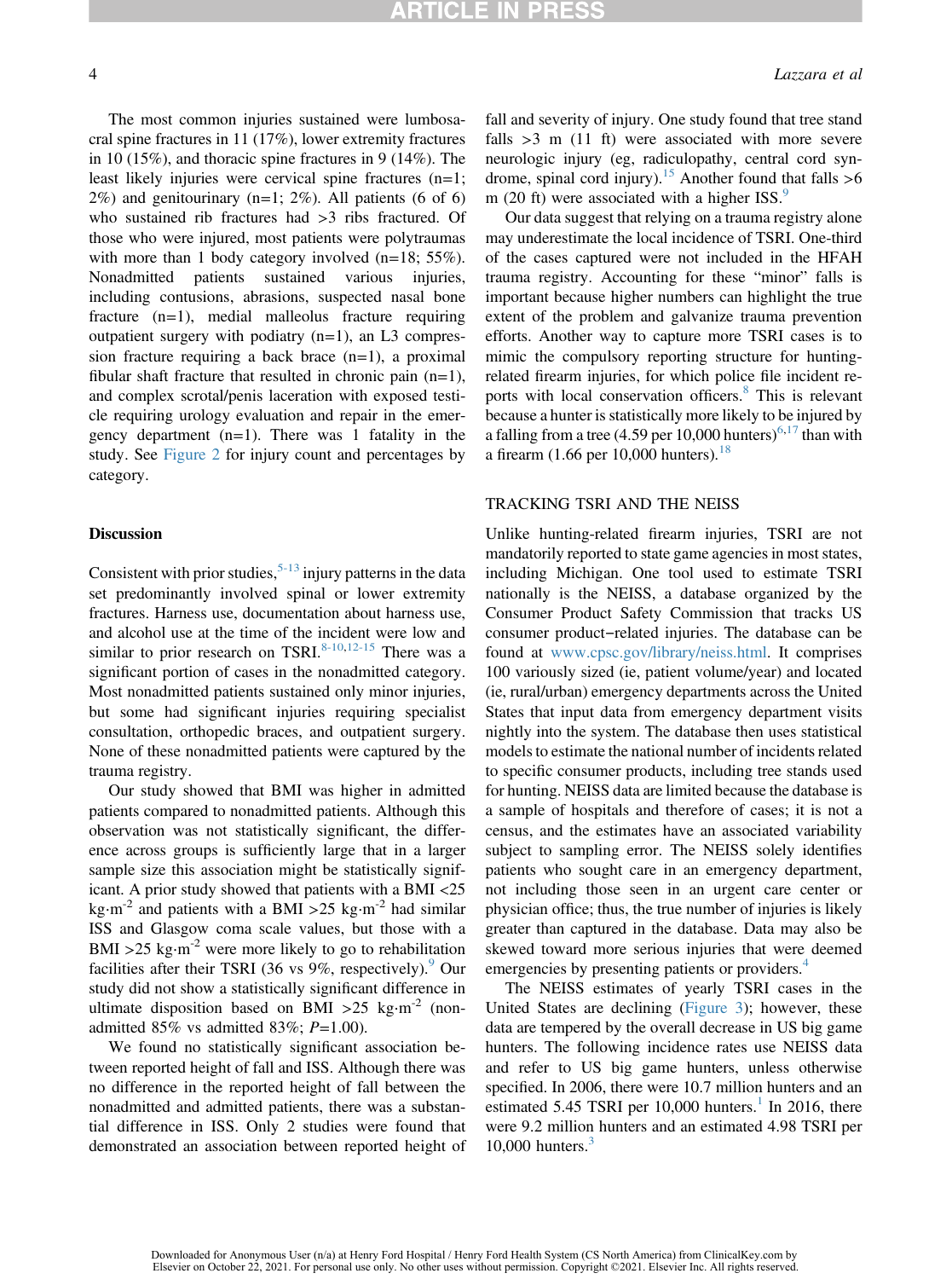#### TSRI in Nonadmitted and Admitted Patients 5

Previous studies have used NEISS data to analyze both hunting-related firearm injuries<sup>[18](#page-6-12)</sup> and TSRI.<sup>[4](#page-6-1)[,17](#page-6-5)</sup> One epidemiologic study of TSRI used NEISS data from 2000 to 2007 and showed an overall rate of 4.59 TSRI per 10,000 hunters per year.<sup>[17](#page-6-5)</sup> Another study used a novel regional electronic medical record that captured nearly all medical encounters related to TSRI for residents of north and central Wisconsin from 2009 to 2013. This study found an estimated rate of 6 TSRI per 10,000 local Wisconsin hunters in 2009 and 3.6 TSRI per 10,000 local Wisconsin hunters in 2013, which was not a significant change over 5 y  $(P=0.79)$ .<sup>16</sup> Comparing these epidemiologic TSRI incident rates with much of the prior research is problematic because TSRI incident rates are not calculated or estimated in those studies.<sup>[5-10](#page-6-2)[,14](#page-6-7)[,15](#page-6-8)</sup> Most prior studies on TSRI use trauma databases that exclude nonadmitted patients, making incident rate estimates inherently inaccurate.<sup>[5-10,](#page-6-2)[14](#page-6-7),[15](#page-6-8)</sup>

According to our data, 33 TSRI cases from 2015 to 2019 amounts to an estimated 6.6 cases per year. HFAH serves as the only hospital in Jackson County, Michigan, and the only level 2 trauma center in a 37-mile catchment area. The estimated mean number of resident Jackson County deer hunters over that time frame was  $11,519$  $11,519$ .<sup>19</sup> Presuming most serious TSRI presented to our hospital, the yearly estimated TSRI case rate was 5.73 per 10,000 Jackson County deer hunters (95% CI 3.94–8.05) from 2015 to 2019, which is consistent with NEISS estimates and previous epidemiologic studies. $16,17$  $16,17$  $16,17$ 

## PREVIOUS PREVENTION EFFORTS

Incorporating tree stand safety material in hunter education classes has not universally demonstrated a decrease in TSRI. A 20-y study from the Pennsylvania trauma registry (1987–2006) showed that TSRI have actually increased significantly despite the inclusion of tree stand safety material in 1999 and reduced numbers of hunters.<sup>[14](#page-6-7)</sup> This may be due to a low rate of safety harness use among TSRI patients, which previous studies documented at 3 to  $4\%$ .<sup>[10,](#page-6-15)[15](#page-6-8)</sup> Authors have noted that there is a high degree of underreporting and/or underrecording because harness use is often left out of the medical record.<sup>[10](#page-6-15)[,15](#page-6-8)</sup> One study described a successful TSRI prevention strategy. In 1992, a tree stand safety educational campaign (ie, pamphlets and mailers) in Louisiana that focused on hunt clubs and sporting goods retailers resulted in a reduction in tree stand–related spinal cord injuries over the next 3 y.<sup>[20](#page-6-16)</sup> The results suggest an association, but the study is limited by a lack of randomization and an inability to exclude a myriad of variables. Some prior researchers have proposed state laws to mandate safety harness use.<sup>[9](#page-6-11)</sup> We speculate that such laws would be hard to enforce owing to difficulty in locating hunters, the large amount of man hours needed by state games agencies to find said hunters, and the unpopular aspect of disturbing game during their search. Lastly, a law can be enacted but not followed if a hunter does not buy-in to the importance of fall prevention.

#### NOVEL PREVENTION EFFORTS

Education is the cornerstone of any system to promote safer behavior. For some high-risk behaviors, education has proven to be not enough. To decrease severe injury from motor vehicle collisions, built-in safety mechanisms are now required or being implemented by manufacturers, such as seat belt warnings and automatic braking. Engineered safety mechanisms might be developed to improve tree stand safety.<sup>[21](#page-6-17)</sup> Engineered solutions to protect hunters are already in place, particularly in terms of firearm safety, such as blaze orange clothing, the gun trigger guard, and the trigger safety mechanism. $^{22}$  $^{22}$  $^{22}$  There are no equivalent measures in TSRI prevention except for warning labels on the tree stand itself—a hunter must still choose to wear a harness. Some novel prevention efforts are reaching hunters though social media. In 2018, the Pennsylvania Game Commission began a highway billboard campaign to reduce TSRI. The billboards feature the silhouette of a tree stand and hunter with the text "wear your harness" and run annually from October 1 to mid-December. Michigan's DNR marketing strategies are shifting to include social media outreach through Facebook and other platforms that use geographic data from cell phones to target ad campaigns on hunter safety. They also use an email newsletter to propagate videos on firearm, boating, and tree stand safety each season. Currently, there is no research on the impact of these efforts.

#### LIMITATIONS

Study limitations include the retrospective design, small sample size, exclusion of patients  $\langle 18 \rangle$  y, incomplete medical documentation (eg, harness use), and reliance on patient reported details (eg, narrative of the fall). We also presumed that most, if not all, serious TSRI in our catchment area presented to our singular county level 2 trauma center to calculate the TSRI case rate for Jackson County. There were likely TSRI that occurred in Jackson County that either presented to another institution or did not present at all to a medical facility (ie, minor injuries), thus limiting our sample size. There is likely a reporting/identification bias because patients with more serious injuries would be more apt to seek medical care.